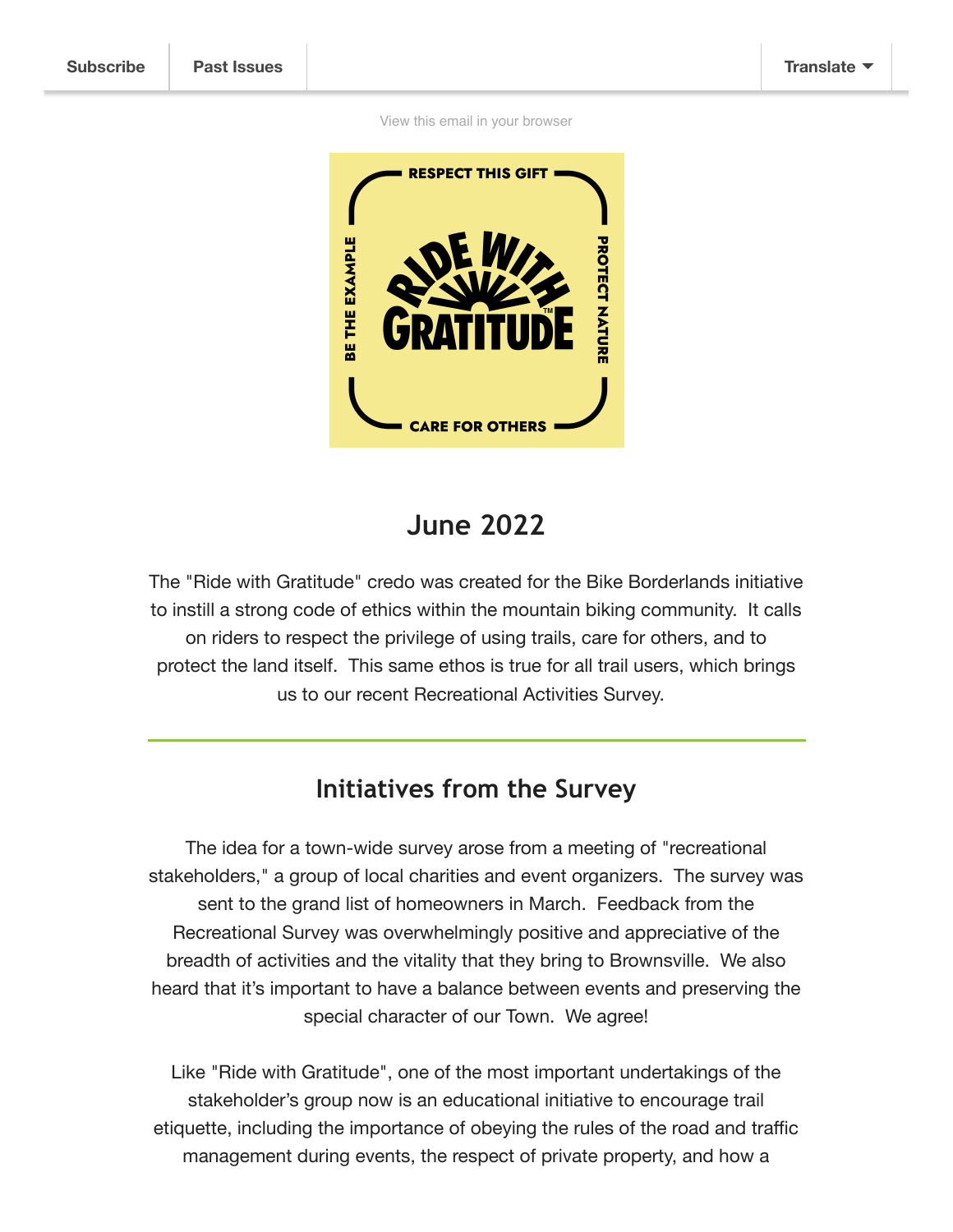(electronically) and at event registration. Other outlets for the brochure will include the AOC, BB&P, and local bike shops.

educational brochure, which will be included in all event communication

We also are working with the Town on a plan to improve advance notice of events. Elements include signage, improved event calendars, and coordinating social media posts between our organizations.



## **Highlights of the Survey**

The response to the Survey was terrific – 225 respondents – and we followed up with a community meeting on April  $2<sup>nd</sup>$ . The highlights of the Survey are summarized below. If you're interested in seeing all the results, please click here.

Do you or your family participate in recreational or other activities around town? As expected, hiking/running/snowshoeing is most popular, followed by alpine skiing, community events  $(4<sup>th</sup>$  July, private parties), and bike riding. Other popular activities include educational programs on the mountain, large race events, equestrian, snowmobiling, and paragliding.

Are you satisfied with the breadth of activities and events? We were delighted to see that 75% said "very and extremely", 10% "mostly or somewhat", and 15% gave qualified answers, divided between wanting "less or more" events and activities.

Have you encountered problems with events? "None" was far and away